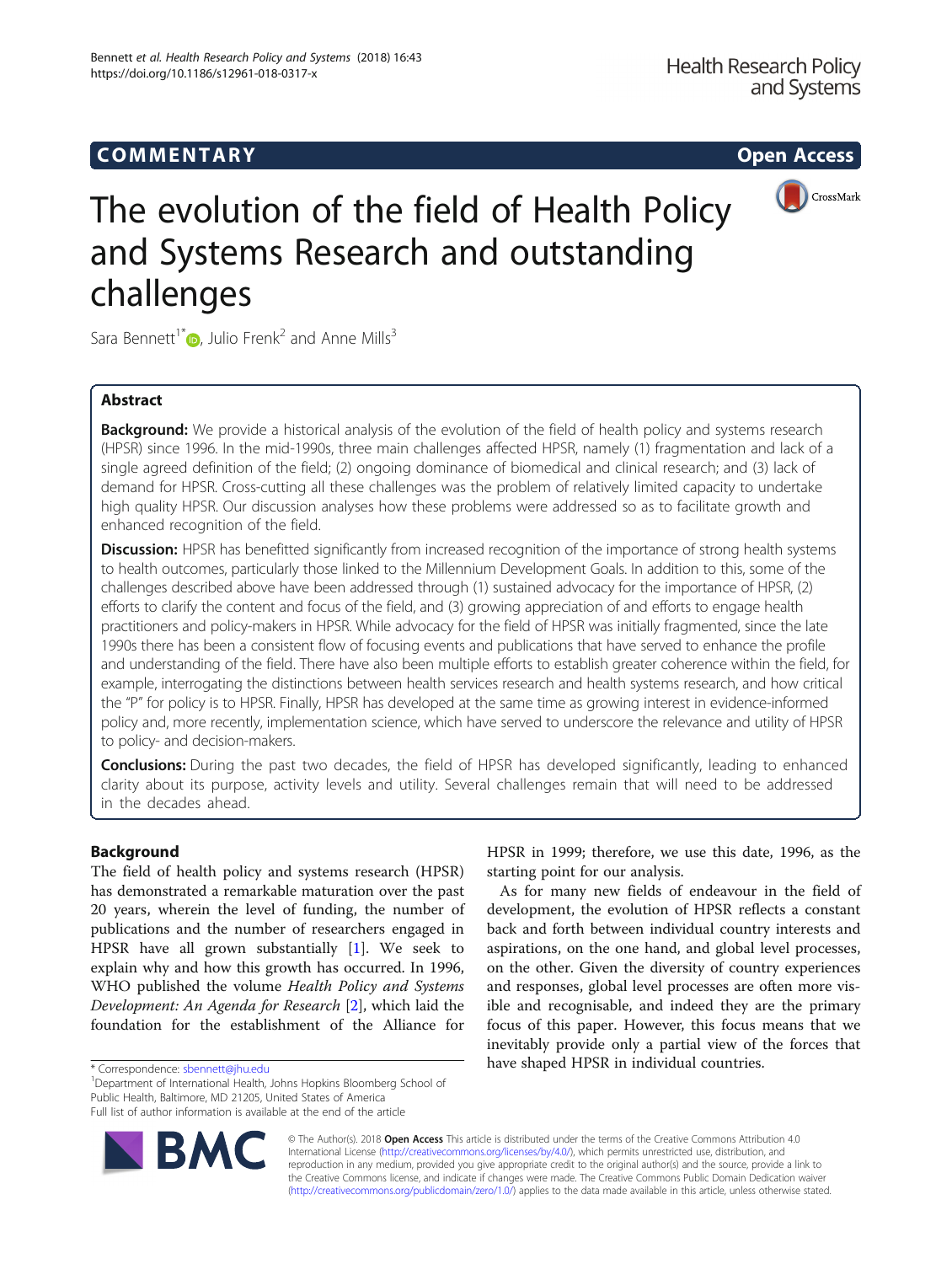# 1996: Three core challenges for HPSR

Three principal challenges to the growth of the field of HPSR existed in the mid-1990s. First, the field of HPSR was just emerging. While several international and national centres focused on different aspects of health systems, including their financing and organisation, there was no common understanding of how various components of a health system, e.g. health financing, the private sector or community health systems, might fit together. The problem of lack of definition of the field was further exacerbated by confusion between the terms 'health systems research' and 'health services research'. The latter formed a relatively well accepted and supported field of study in high-income countries that appeared to overlap with, but also differ from, health systems research, which was primarily discussed with reference to low- and middle-income countries (LMICs) [[3\]](#page-4-0). While health services research, at the time, focused primarily on micro- and meso-level questions about the interaction between patients, providers and service delivery organisations, health systems research typically focused on more macro-level questions concerned with the organisation of health systems as a whole.

Second, health research funding had a strong bias towards biomedical and clinical research, as highlighted in the 1990 report of the Commission on Health Research for Development [[4](#page-4-0)]. The Commission's report drew attention to particularly under-funded areas of research, underlining the neglect of "policy and social science, and management research" as well as "problems not classified as diseases, such as health information systems, costs and financing, and the wasteful misuse of drugs". The existing bias towards biomedical and clinical research had broader ramifications, particularly with respect to the development of research capacity. Given the context-specific nature of much HPSR, it depends on the existence of capacity in every country and preferably at subnational levels too, whereas biomedical and clinical research can rely more on regional centres of excellence. Thus, the dominance of a biomedical and clinical research paradigm also contributed to severe imbalances in research capacity identified in the 1990 Commission report [\[4](#page-4-0)] and in later reports by both the Council on Health Research for Development [\[5](#page-4-0)] and the Global Forum on Health Research [\[6](#page-4-0)].

Finally, a critical challenge for HPSR during the mid-1990s was a lack of demand for evidence to inform decision-making about health systems strengthening. The field of 'knowledge translation' was still nascent; indeed, it was not until the late 1990s and early 2000s that the term 'knowledge translation' became widely used to describe the process of supporting the implementation of key research findings [\[7\]](#page-4-0). While international agencies were using health systems research to inform their policies,

there was a tendency to assume that research evidence from one LMIC would be equally applicable across widely varying contexts. For example, the World Bank's 1987 adoption of policy supporting the introduction of user fees for health services globally [[8\]](#page-4-0) appears to have been largely justified on the basis of studies from South East Asia demonstrating the insensitivity of populations in these locations to price changes for health services [\[9](#page-4-0), [10](#page-4-0)]. Thus, while evidence was used in some quarters to support decision-making, there was little attention paid to the need for countries to have their own capacity for generating evidence, or to invest in the skills of policy-makers so that they could better understand and support research.

# Addressing the challenges

One of the most significant factors driving increasing interest in the HPSR field has been the recognition of the importance of strong health systems. This trend, described in more detail elsewhere [[11](#page-4-0)], built upon the growing recognition by programmes with responsibilities for achieving the Millennium Development Goals (MDGs) that the set targets would not be achieved without better health systems. For example, as the Global Fund to Fight AIDS, Tuberculosis and Malaria and the US President's Emergency Plan for HIV/AIDS Relief sought to scale up antiretroviral therapy, there was a rapid realisation that in sub-Saharan Africa the health workforce was inadequate to support this. Other aspects of health systems, such as drug supply, also quickly attracted attention. Similarly, the multi-country evaluation of Integrated Management of Childhood Illness [[12](#page-4-0)] found that its strategy had not led to the anticipated improvements in child health, due largely to weaknesses in health systems. This recognition, along with efforts to demystify health systems (as in the WHO report on health systems Everybody's Business [[13](#page-4-0)]) were helpful in expanding interest in health systems and raising awareness about the importance of HPSR.

The MDGs targeted specific health outcomes and thus in some respects undermined a health systems approach, but from about 2008 onwards, universal health coverage (UHC) became an increasingly central rallying point for global health advocacy. UHC has obvious, direct links to HPSR, requiring an understanding of appropriate financing mechanisms not just for single diseases but for the health system as a whole, as well as knowledge on how best to organise and deliver health services so as to ensure that they are accessible, affordable and accountable.

While the ascendancy of the health systems strengthening agenda certainly paved the way for an increased focus on HPSR, others factors, notably sustained advocacy for HPSR, initiatives to clarify the field of HPSR, and efforts to better engage policy-makers and practitioners in HPSR, helped to increase interest in the field. Initially, advocacy for HPSR was scattered and uncoordinated, but the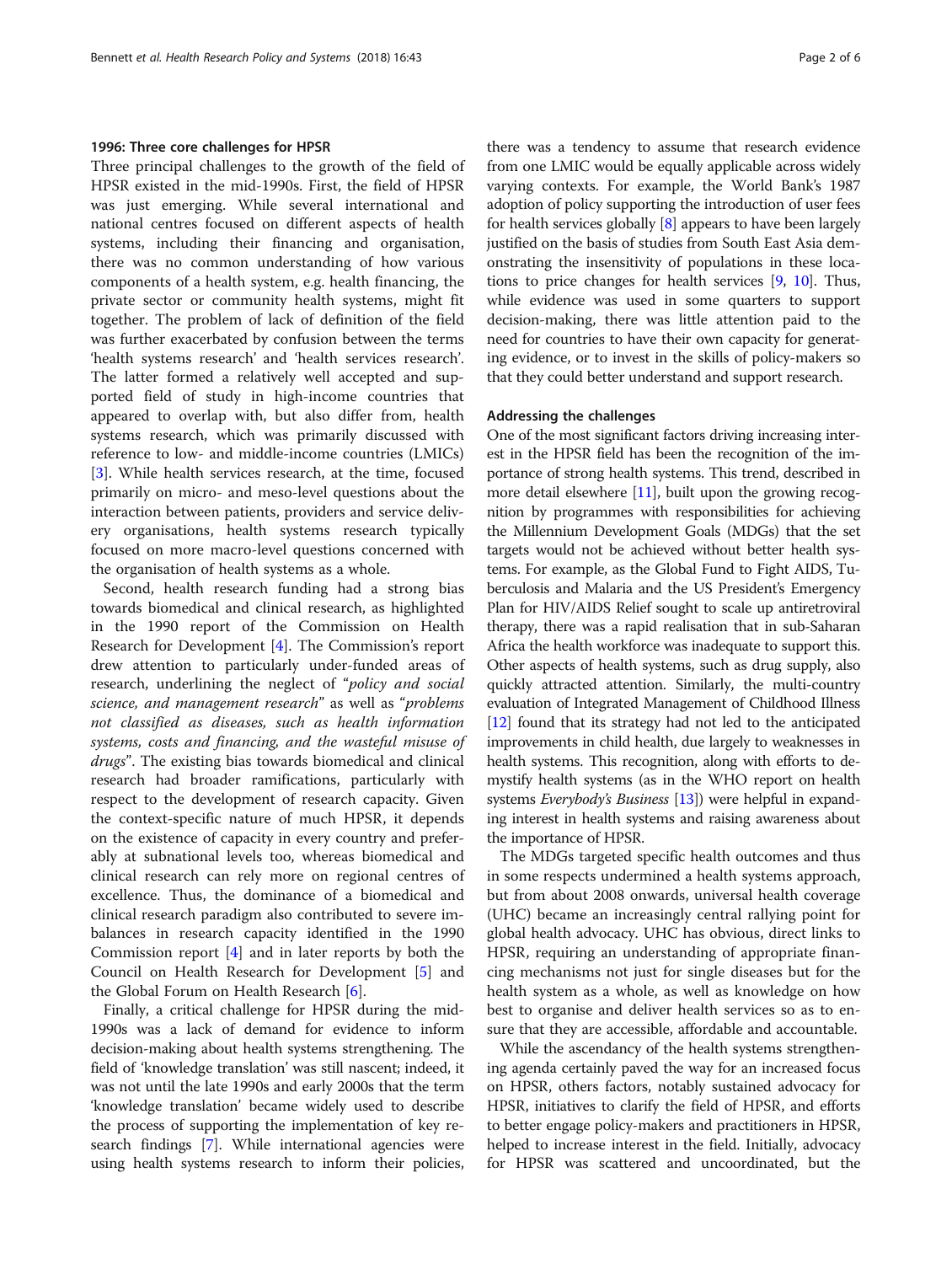creation of the Alliance for HPSR in 1999 greatly helped to focus attention and, with strong leadership for health systems within WHO, more harmonised approaches emerged. Early publications and events, such as the Ad Hoc Committee report [\[14\]](#page-4-0) and the 2000 World Health Report [[15](#page-4-0)], prepared the ground for increased interest and investment in HPSR, but there has been more consistent advocacy since 2004, and in particular as a consequence of the Mexico Ministerial Summit [[16](#page-5-0)]. The first action item in the Summit's statement was for national governments to "commit to fund the necessary health research to ensure vibrant health systems and reduce inequity and social injustice", and this was further supported by a call for research funders to "to support a substantive and sustainable programme of health systems research aligned with priority country needs"  $[16]$ . The Bamako ministerial meeting 4 years later provided an opportunity to take stock of progress since Mexico [\[17\]](#page-5-0) (Table [1\)](#page-3-0).

Further support to the field of HPSR has come from the growing interest in and advocacy for the field of implementation science that culminated internationally in the 2014 Statement on Advancing Implementation Re-search and Delivery Science [[18\]](#page-5-0).

Likewise, multiple efforts have been made to help clarify the field of HPSR [[19](#page-5-0)–[22\]](#page-5-0). A particular challenge has been to address confusion between health systems research and health services research. During the past 15 years there has been an evolution whereby the two fields have converged considerably [\[3](#page-4-0)], with HPSR researchers in LMICs focusing on a more varied mix of levels of questions (macro, meso and micro) [\[23\]](#page-5-0) and the same being true of health services researchers in high-income countries. Another issue has been the presence or absence of the "P" in HPSR. From the start of the Alliance in 1999, it was considered important to include the "P"; this was both to signal the close link between research and policy, namely the need for research to be oriented towards informing policy, and the importance of doing research not just for policy but also on policy – in other words to signal the inclusion of the fields of health policy analysis and political science. Yet, to this day, research on health decision-making is relatively neglected and health policy analysis in LMICs is still in a relatively early phase of development [\[24\]](#page-5-0).

Finally, a key recommendations from the 2004 Mexico Summit on health research concerned promoting the greater use of evidence in policy- and decision-making. Specifically, the Summit statement called for national governments "to establish sustainable programmes to support evidence-based public health and health care delivery systems, and evidence-based health related pol-icies" [[16\]](#page-5-0). This call reflected growing interest globally in improved use of evidence for policy- and decisionmaking. The field of evidence-to-policy started in the mid-1960s and was rooted in three main domains,

namely innovation diffusion, technology transfer and knowledge utilisation [[25\]](#page-5-0). However, evidence-based medicine emerged as a fourth domain of importance in the mid-1980s. Globally, formal organisational structures to support evidence-based medicine were established with the creation of the Cochrane Collaboration in 1993, and the Effective Practice and Organization of Care Group, established in 1998, whose remit encompassed HPSR [[26\]](#page-5-0).

Growing interest in evidence-informed decisionmaking as a field of study, along with enhanced awareness and capacity among policy-makers and practitioners to employ evidence in policy- and decisionmaking, has brought the field of HPSR closer to the diverse stakeholders – policy-makers, programme managers, health system managers, health workers and civil society groups – that use evidence. This movement towards closer collaboration with research users may also have been reinforced by the calls for strengthening of national health research systems, which were integral to the statements from the Mexico Summit [\[16](#page-5-0)], the Bamako Ministerial Forum [\[17\]](#page-5-0) and the WHO Strategy on Research for Health [\[27](#page-5-0)] . This trend towards stronger engagement of country level stakeholders was also reflected in the increased focus on implementation research [[18\]](#page-5-0). Having such stakeholders more involved in identifying research priorities, and considering the implications of research, has both increased the diversity and energy in the field, and substantially added to its relevance and utility.

# Conclusions

During the past two decades, the prominence of HPSR has grown considerably. This growth is due, in good part, to a shift from disease or service-specific ways of viewing health services in LMICs towards a more integrated and systems-focused perspective, as now embodied both in UHC and in the SDGs. However, HPSR has benefitted not only from the growth of interest in health systems strengthening, but also from addressing a number of critical challenges that it faced 20 years ago.

While substantial progress has been made, there are a number of outstanding challenges, as well as opportunities, going forward. Twenty years ago, there was a greater confidence than now that 'solutions' to health systems challenges could be found and widely implemented. The notion that it is possible, at the global level, to define policies and strategies of more or less universal relevance would be strongly contested today. Increasingly, the need is acknowledged for rigorous comparative analyses that help understand which interventions work best in specific contexts and that fuel shared learning across countries. Further, and perhaps in part due to growing understanding of systems thinking and the relevance of complexity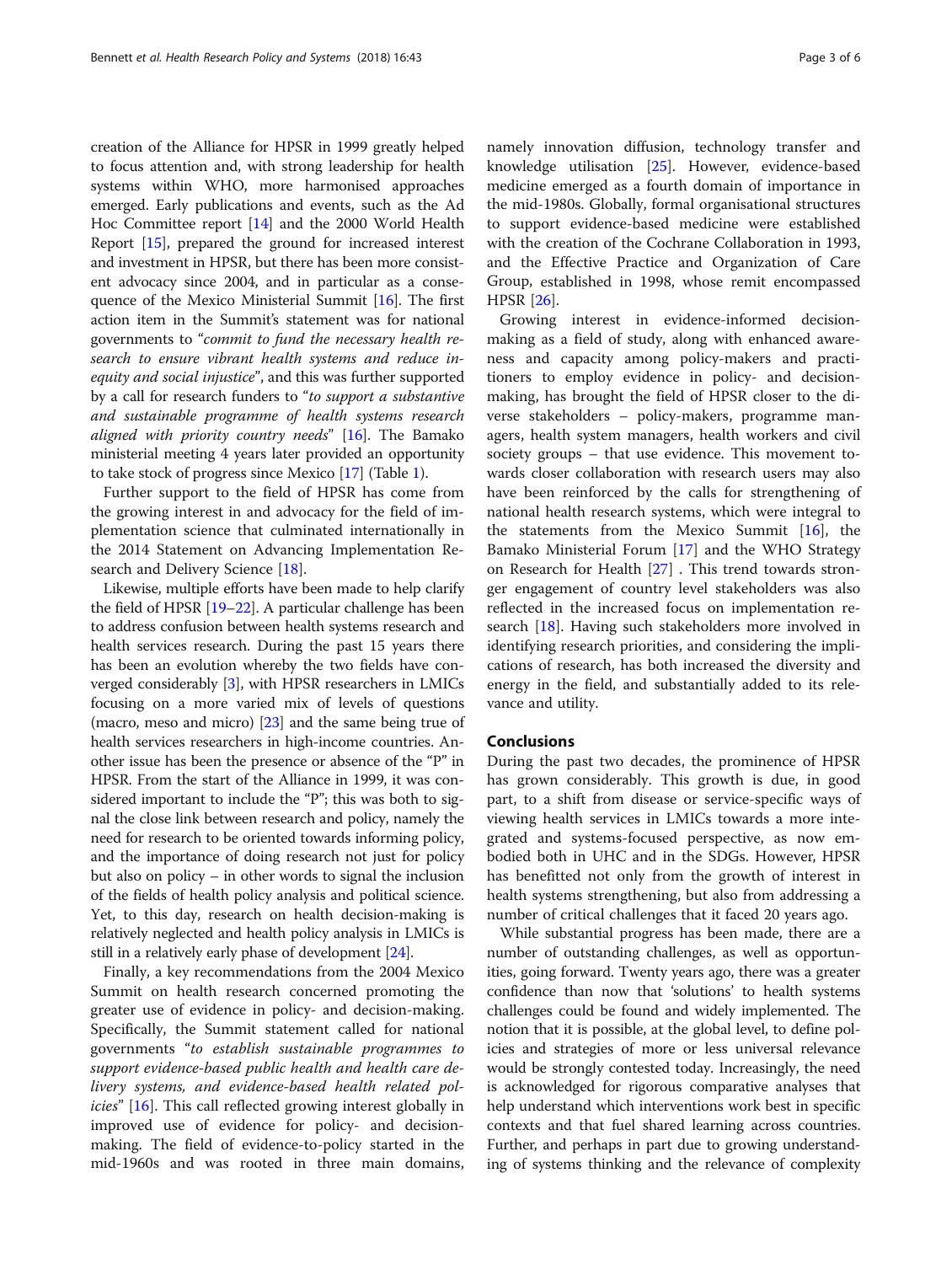| Date        | Publication or Event                                                                                             | Significance                                                                                                                                                                                                                                                                          |
|-------------|------------------------------------------------------------------------------------------------------------------|---------------------------------------------------------------------------------------------------------------------------------------------------------------------------------------------------------------------------------------------------------------------------------------|
| 1996        | Ad Hoc Committee report "Health Policy and Systems<br>Development: An agenda for Research" [2]                   | First attempt to identify global research priorities for the health<br>policy and systems field; contributed to the establishment of the<br>Alliance for HPSR                                                                                                                         |
| 1997        | Lejondal Meeting in Stockholm and accompanying<br>reports and proposals [28]                                     | This international consultative meeting at Lejondal with senior<br>scientists, policy-makers and representatives of various agencies<br>with a stake in HPSR led the way for an "Interim Board" for the<br>Alliance for HPSR                                                          |
| 2000        | World Health Report: "Health Systems: Improving<br>performance" [15]                                             | One of the early reports to present a clear conceptual framework<br>for health systems, and the somewhat controversial ranking of<br>country health systems both piqued policy-maker interest and<br>offered a set of consistent metrics for health systems                           |
| $2003 - 04$ | Task Force for Health Systems Research [29]                                                                      | Identified health systems research priorities to help achieve the<br>Millenium Development Goals. Report was published in the<br>Lancet                                                                                                                                               |
| 2004        | Tanzania Essential Health Intervention Project<br>(TEHIP) launch of final report "Fixing Health<br>Systems" [30] | Said to have triggered interest in health system investments at<br>senior levels of the Gates Foundation and the Doris Duke<br>Charitable Trust                                                                                                                                       |
| 2004        | Ministerial Summit on health research, Mexico<br>City, Mexico [16]                                               | Statement from the Summit called for greater investment in<br>health systems research, but also for greater attention to the<br>evidence-to-policy gap                                                                                                                                |
| 2004        | European Commission report on 20 years of health<br>systems research funding [31]                                | Called for greater investment in HPSR, as well greater attention<br>to capacity development for low- and middle-income partners,<br>and getting research into policy and practice                                                                                                     |
| 2006        | Lancet and Mexican Ministry of Health meeting on<br>health system reform                                         | Showcased national level efforts to drive policy change through<br><b>HPSR</b>                                                                                                                                                                                                        |
| 2008        | Ministerial Meeting on Health Research, Bamako,<br>Mali [17]                                                     | Follow-on from the Mexico Summit, continued to drive focus on<br>health systems research and evidence-to-policy work, as well as<br>assessing progress against Summit commitments                                                                                                     |
| 2008        | High-level consultation and task force on "Scaling Up<br>Research and Learning for Health Systems" [32]          | Issued four main recommendations: (1) mobilise a high profile<br>agenda of research and learning on health systems; (2) engage<br>policy-makers in shaping the agenda and encourage research<br>use; (3) strengthen country capacity for HPSR; and (4) increase<br>financing for HPSR |
| 2010        | First Global Symposium on Health Systems Research,<br>Montreux, Switzerland                                      | First international conference focused on HPSR                                                                                                                                                                                                                                        |
| 2012        | WHO Strategy on Research for Health [27]                                                                         | Initiated in 2007 and developed through a consultative process,<br>this WHO strategy document prioritised research that met health<br>needs, and underscored investments in capacity development<br>and knowledge translation                                                         |
| 2012        | Changing Mindsets: WHO Strategy on Health Policy<br>and Systems Research [33]                                    | First WHO strategy focused on HPSR                                                                                                                                                                                                                                                    |
| 2012        | Second Global Symposium on Health Systems<br>Research, Beijing, China                                            | Establishment of the society, Health Systems Global                                                                                                                                                                                                                                   |
| 2013        | Research for Universal Health Coverage: World Health<br>Report 2013 [34]                                         | Articulates the importance of HPSR to advance progress in<br>universal health coverage and calls for greater investment in<br>low- and middle-income countries in HPSR                                                                                                                |
| 2014        | Third Global Symposium on Health Systems Research,<br>Cape Town, South Africa                                    |                                                                                                                                                                                                                                                                                       |
| 2014        | Statement on Advancing Implementation Research<br>and Delivery Science [18]                                      | Joint statement issued by the Alliance for HPSR, USAID, WHO<br>and the World Bank underlining the importance of<br>implementation research                                                                                                                                            |
| 2016        | Fourth Global Symposium on Health Systems Research,<br>Vancouver, Canada                                         |                                                                                                                                                                                                                                                                                       |

<span id="page-3-0"></span>Table 1 Key publications and events advocating for Health Policy and Systems Research (HPSR)

science to health systems research, there is greater recognition that health systems are dynamic entities. Intervention in such systems is likely to produce a counter

reaction that may or may not be predictable but, regardless, is likely to require further adjustment and intervention. While this growing understanding of health systems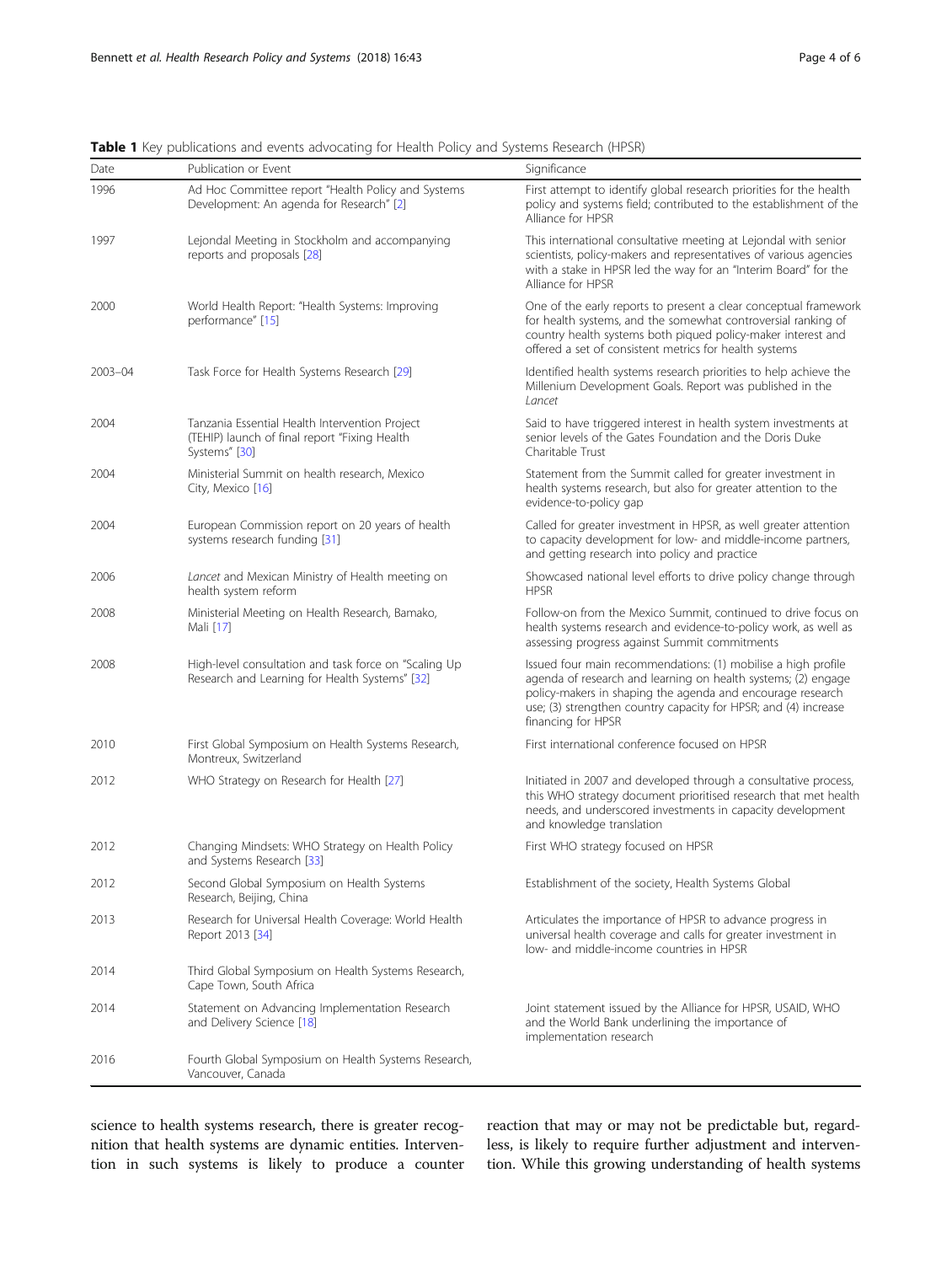<span id="page-4-0"></span>as dynamic and adaptive may reduce the demand for universal, magic-bullet solutions, it does not mean that general policy proposals are useless, but rather that countries and sub-national jurisdictions need their own analytical capacity to trace health system changes and adapt interventions as needed.

In seeking to resolve some of the questions regarding the internal and external framing of the field of HPSR, the HPSR community has tended towards inclusivity rather than exclusivity. Analysts have argued that HPSR is defined by the questions that it seeks to address, but research within the field may assume different knowledge paradigms, and contributions may be made from different disciplinary perspectives. As a consequence, the field of HPSR has broadened. While this came from a pragmatic strategy to unify rather than fragment the field, it remains to be seen whether the field will remain cohesive over the longer term. Even within the evidenceto-policy field there is significant fragmentation – while some practitioners operate primarily within a traditional knowledge translation paradigm, others come out of the research communication field, others focus on evidence synthesis, and others are more interested in studying how evidence, among other factors, affects policy development and implementation. There have been very recent initiatives to stimulate dialogue across these groups but the process of integrating such diverse perspectives is ongoing.

Finally, we have described the parallel evolution of health services research in high-income countries and HPSR in LMICs. While the scope of these two fields now overlaps to a very high degree, there remains relatively limited engagement between researchers whose work focuses on high-income countries, and those whose work addresses LMICs. Again there have been recent efforts to bridge this divide yet, to date, such exchange has not become routine. This is a real missed opportunity, especially as countries represent a continuum of development and, at all levels of development, countries face many similar challenges, including growing burdens of non-communicable diseases, the need for more person-centred care, the rapidly increasing demands for greater health system resources, and the imperative of increasing efficiency. The fact that country responses often rely on different strategies provides a major opportunity for comparative studies in HPSR into the future.

#### Abbreviations

HPSR: health policy and systems research; LMIC: low- and middle-income country; MDG: Millennium Development Goal; UHC : universal health coverage

#### Acknowledgements

The authors would like to thank Zubin Shroff and Goran Tomson for their detailed and thoughtful comments on an earlier version of this paper.

# Funding

No financial support was received for the preparation of this paper.

#### Authors' contributions

SB developed the first draft of the manuscript. JF and AM made substantial revisions and contributions to the manuscript. All authors reviewed and approved the final manuscript.

#### Ethics approval and consent to participate

Not applicable.

## Competing interests

The authors declare that they have no competing interests.

### Publisher's Note

Springer Nature remains neutral with regard to jurisdictional claims in published maps and institutional affiliations.

#### Author details

<sup>1</sup>Department of International Health, Johns Hopkins Bloomberg School of Public Health, Baltimore, MD 21205, United States of America. <sup>2</sup>University of Miami, 230 Ashe Building, 1252 Memorial Drive, Coral Gables, Florida 33146, United States of America. <sup>3</sup> London School of Hygiene and Tropical Medicine, Keppel St, London WC1E 7HT, United Kingdom.

## Received: 7 February 2018 Accepted: 24 April 2018 Published online: 23 May 2018

#### References

- 1. World Health Organization and Alliance for Health Policy and Systems Research. World Report on Health Policy and Systems Research. Geneva: WHO; 2017. Available at: [http://apps.who.int/iris/bitstream/handle/10665/255051/](http://apps.who.int/iris/bitstream/handle/10665/255051/9789241512268-eng.pdf;jsessionid=2C81ABA3609FAA11AF6DA61C52E486ED?sequence=1) [9789241512268-eng.pdf;jsessionid=2C81ABA3609FAA11AF6DA61C52E486ED?](http://apps.who.int/iris/bitstream/handle/10665/255051/9789241512268-eng.pdf;jsessionid=2C81ABA3609FAA11AF6DA61C52E486ED?sequence=1) [sequence=1](http://apps.who.int/iris/bitstream/handle/10665/255051/9789241512268-eng.pdf;jsessionid=2C81ABA3609FAA11AF6DA61C52E486ED?sequence=1) last accessed 10 April 2018
- 2. Janovsky K. Health Policy and Systems Development: An agenda for research. Geneva: World Health Organization; 1996.
- 3. Mills A. Health policy and systems research: defining the terrain; identifying the methods. Health Policy Plan. 2012;27(1):1–7.
- 4. Commission on Health Research for Development. Health Research: Essential Link to Equity in Development. Oxford: Oxford University Press; 1990.
- Council on Health Research for Development. Making Health Research Work.... for Everyone. Geneva: COHRED Biennial Report, COHRED; 2004. [http://www.](http://www.cohred.org/downloads/annual_reports/902.pdf) [cohred.org/downloads/annual\\_reports/902.pdf](http://www.cohred.org/downloads/annual_reports/902.pdf). Accessed 8 May 2018.
- 6. Global Forum for Health Research. The 10/90 Report on Health Research. Geneva. 2000. [http://announcementsfiles.cohred.org/gfhr\\_pub/assoc/](http://announcementsfiles.cohred.org/gfhr_pub/assoc/s14791e/s14791e.pdf) [s14791e/s14791e.pdf](http://announcementsfiles.cohred.org/gfhr_pub/assoc/s14791e/s14791e.pdf). Accessed 8 May 2018.
- 7. McKibbon KA, Lokker C, Wilczynski NL, et al. A cross-sectional study of the number and frequency of terms used to refer to knowledge translation in a body of health literature in 2006: a Tower of Babel? Implement Sci. 2010; [https://doi.org/10.1186/1748-5908-5-16.](https://doi.org/10.1186/1748-5908-5-16)
- 8. World Bank. Health Financing: An Agenda for Reform. Washington, DC: World Bank; 1987.
- 9. Akin J, Griffin CC, Guilkey DK, Popkin BM. The demand for adult outpatient services in the Bicol region of the Philippines. Soc Sci Med. 1986;22(3):321–8.
- 10. Heller P. A model of the demand for medical and health services in West Malaysia. Soc Sci Med. 1982;16(3):267–84.
- 11. Hafner T, Shiffman J. The emergence of global attention to health systems strengthening. Health Policy Plan. 2012;28(1):41–50. [https://doi.org/10.1093/](https://doi.org/10.1093/heapol/czs023) [heapol/czs023](https://doi.org/10.1093/heapol/czs023).
- 12. Bryce J, Victora CG, Habicht J-P, Black RE, Scherpbier RW. Programmatic pathways to child survival: results of a multi-country evaluation of Integrated Management of Childhood Illness. Health Policy Plan. 2005; 20(suppl 1):i5–i17. <https://doi.org/10.1093/heapol/czi055>.
- 13. WHO. Everybody's business: Strengthening health systems to improve health outcomes-WHO's framework for action. Geneva: World Health Organization; 2007.
- 14. Ad Hoc Committee on Health Research Relating to Future Intervention Options. Summary of Investing in Health Research and Development, Document TDR/Gen/96.2. Geneva: World Health Organization; 1996.
- 15. World Health Organization. Health Systems: Improving Performance, World Health Report 2000. Geneva: WHO; 2000.